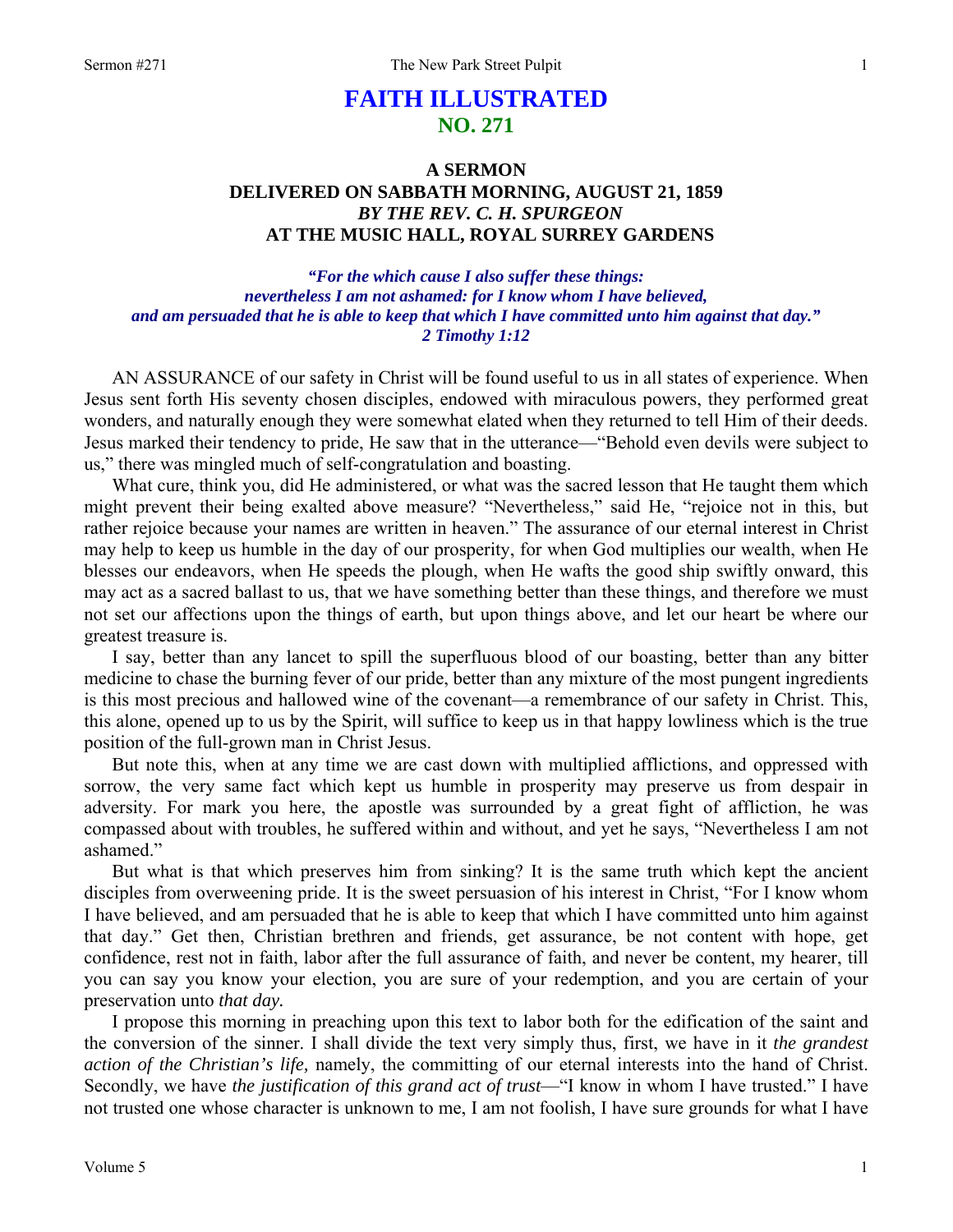done. And then we have, thirdly, *the most blessed effect of this confidence*—"I am persuaded that he is able to keep that which I have committed unto him."

**I.** First then, I am to describe THE GRANDEST ACTION OF THE CHRISTIAN'S LIFE.

With all our preaching, I am afraid that we too much omit the simple explanation of the essential act in salvation. I have feared that the anxious inquirer might visit many of our churches and chapels, month after month, and yet he would not get a clear idea of what he must do to be saved. He would come away with an indistinct notion that he was to believe, but what he was to believe he would not know.

He would perhaps, obtain some glimmering of the fact that he must be saved through the merits of Christ, but how those merits can become available to him, he would still be left to guess. I know at least that this was my case—that when sincere and anxious to do or be anything which might save my soul, I was utterly in the dark as to the way in which my salvation might be rendered thoroughly secure. Now, this morning, I hope I shall be able to put it into such a light that he who runs may read, and that the wayfaring man, though a fool, may not err therein.

The apostle says he committed himself into the hands of Christ. His soul with all its eternal interests, his soul with all its sins, with all its hopes, and all its fears, he had put into the hands of Christ, as the grandest and most precious deposit which man could ever make. He had taken himself just as he was and had surrendered himself to Christ, saying—"Lord save me, for I cannot save myself, I give myself up to You, freely relying upon Your power, and believing in Your love. I give my soul up to You to be washed, cleansed, saved, and preserved, and at last brought home to heaven."

This act of committing himself to Christ was the first act which ever brought real comfort to his spirit, it was the act which he must continue to perform whenever he would escape from a painful sense of sin, the act with which he must enter heaven itself, if he would die in peace and see God's face with acceptance. He must still continue to commit himself into the keeping of Christ.

I take it that when the apostle committed himself to Christ, he meant these three things. He meant first, that from that good hour *he renounced all dependence upon his own efforts to save himself*. The apostle had done very much, after a fashion, towards his own salvation. He commenced with all the advantages of ancestry. He was a Hebrew of the Hebrews, of the tribe of Benjamin, as touching the law, a Pharisee. He was one of the very straightest of the straightest sect of his religion.

So anxious was he to obtain salvation by his own efforts, that he left no stone unturned. Whatever Pharisee might be a hypocrite, Paul was none. Though he tithed his anise, and his mint, and his cumin, he did not neglect the weightier matters of the law. He might have united with truth, in the affirmation of the young man, "All these things have I kept from my youth up."

Hear you his own testimony, "Though I might also have confidence in the flesh. If any other man thinketh that he hath whereof he might trust in the flesh, I more." Being exceedingly desirous to serve God, he sought to put down what he thought was the pestilent heresy of Christ. Being exceeding hot in his endeavors against every thing that he thought to be wrong, he persecuted the professors of the new religion, hunted them in every city, brought them into the synagogue, and compelled them to blaspheme, and when he had emptied his own country, he must needs take a journey to another, that he might there show his zeal in the cause of his God, by bringing out those whom he thought to be the deluded followers of an impostor.

But suddenly, Paul's mind is changed. Almighty grace leads him to see that he is working in a wrong direction, that his toil is lost, that as well might Sisyphus seek to roll his stone up hill, as for him to find a road to heaven up the steeps of Sinai, that as well might the daughters of Danaus hope to fill the bottomless cauldron with a bucket full of holes, as Paul indulge the idea that he could fill up the measure of the laws' demands.

Consequently, he feels that all he has done is nothing worth, and coming to Christ he cries, "But what things were gain to me, those I counted loss for Christ. Yea, doubtless, and I count all things but loss for the excellency of the knowledge of Christ Jesus my Lord: for whom I have suffered the loss of all things, and do count them but dung, that I may win Christ, and be found in him, not having my own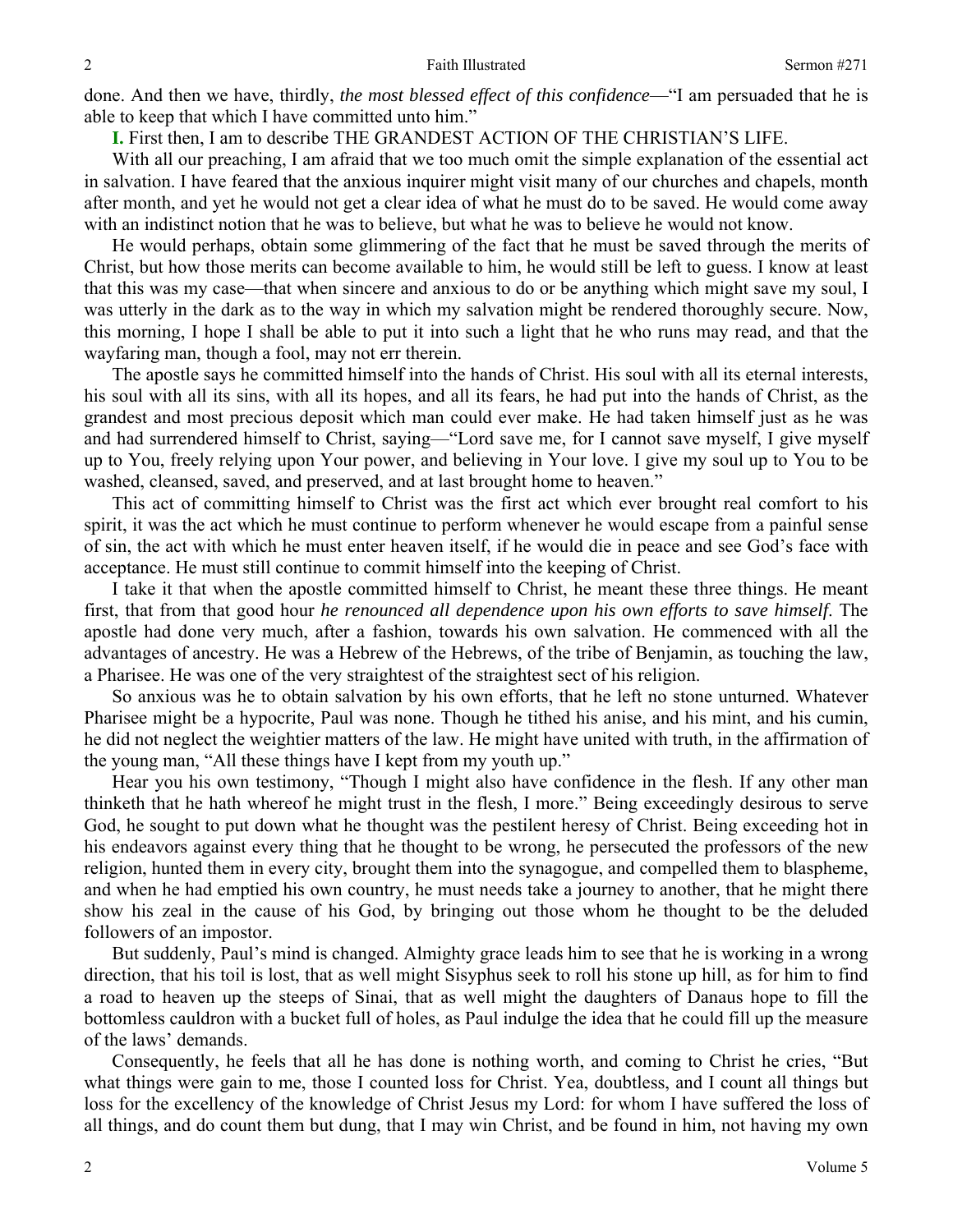#### Sermon #271 Faith Illustrated

righteousness, which is of the law, but that which is through the faith of Christ, the righteousness which is of God by faith."

And now, my dear friends, if you would be saved, this is what you must do. I hope many of you have already performed the solemn act, you have said to Jesus in the privacy of your closet, "O Lord, I have tried to save myself, but I renounce all my endeavors. Once I said, 'I am no worse than my neighbors, my goodness shall preserve me.' Once I said, 'I have been baptized, I have taken the sacrament, in these things will I trust,' and now, Lord, I cast all this false confidence to the winds.

> *'No more, my God, I beset no more Of all the duties I have done; I quit the hopes I held before To trust the merits of Thy Son.*

*The best obedience of my hands Dares not appear before Thy throne: But faith can answer Thy demands, By pleading what my Lord has done.'"* 

You cannot be saved if you have one hand on self and the other hand on Christ. Let go, sinner, renounce all dependence in anything you can do. Cease to be your own keeper, give up the futile attempt to be your own Savior, and then you will have taken the first step to heaven. There are but two, the first is—out of self, the next is—into Christ. When Christ is your all, then are you safe.

But again, when the apostle says he committed his soul to the keeping of Christ, he means that he had *implicit confidence that Christ would save him* now that he had relinquished all trust in self. Some men have gone far enough to feel that the best performance of their hands cannot be accepted before the bar of God. They have learned that their most holy acts are full of sin, that their most faithful service falls short of the demands of the law, they have relinquished self, but they are not able yet to see that Christ can and will save them.

They are waiting for some great revelation, they think, perhaps, that by some marvelous electric shock, or some miraculous feeling within them, they will be led to place their confidence in Christ. They want to see an angel or a vision, or to hear a voice. Their cry is, "How could I think that Jesus should save such a one as I am? I am too vile, or else I am too hardened, I am the odd man, it is not likely that Christ would ever save me."

Now, I doubt not that the apostle had felt all this, but he overcame all this attacking of sin, and he came to at last Christ and said, "Jesus, I feel that You are worthy of my confidence. Behold, I the chief of sinners am, I have nothing in myself that can assist You in taking me to heaven, I shall kick and struggle against You rather than assist You. But behold, I feel that such is Your power, and such Your love, that I commit myself to You. Take me as I am, and make me what You would have me be. I am vile, but You are worthy; I am lost, but You are the Savior; I am dead, but You are the quickener; take me, I beseech You, I put my trust in You and though I perish, I will perish relying on Your blood. If I must die, I will die with my arms about Your cross, for You are worthy of confidence, and on You do I rely."

And now, my friends, if you will be safe, you must, in the strength of the Holy Ghost, do this also. You say you have given up all trust in self—well and good, now place your trust in Christ, repose your all on Him, drop into His arms, cast yourself into His power, lay hold on Him. You know how Joab, when he fled from the sword of Solomon, laid hold of the horns of the altar, thinking that surely when he had laid hold on the altar he was safe. His was vain confidence, for he was dragged from the horns of the altar and slain. But if you can lay hold on the horns of the altar of God, even Christ, you are most surely safe and no sword of vengeance can ever reach you.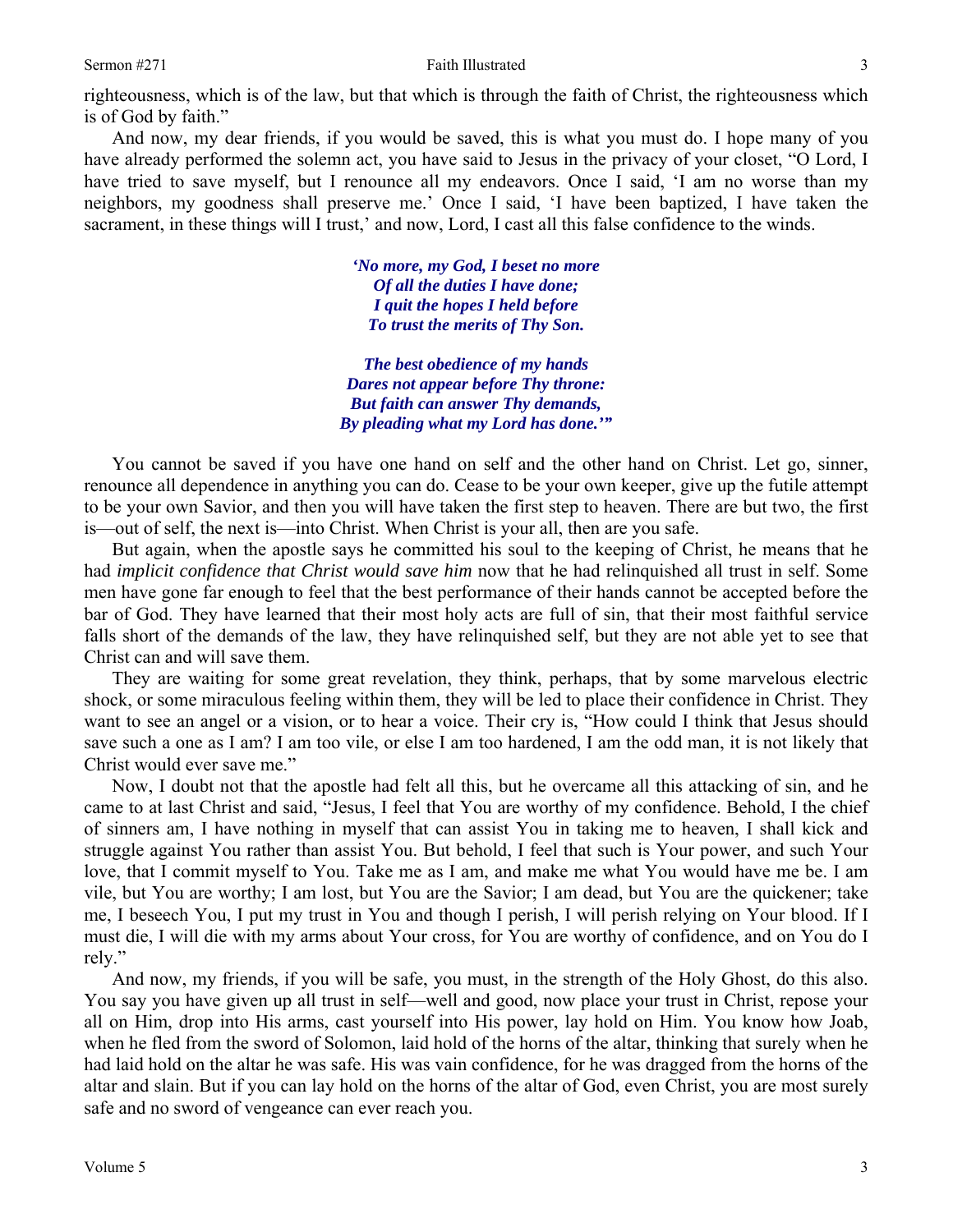#### Faith Illustrated Sermon #271

I saw the other day a remarkable picture, which I shall use as an illustration of the way of salvation by faith in Jesus. An offender had committed a crime for which he must die, but it was in the olden times when churches were considered to be sanctuaries in which criminals might hide themselves and so escape.

See the transgressor—he rushes towards the church, the guards pursue him with their drawn swords, all athirst for his blood, they pursue him even to the church door. He rushes up the steps and just as they are about to overtake him and hew him in pieces on the threshold of the church, out comes the Bishop, and holding up the crucifix he cries, "Back, back! stain not the precincts of God's house with blood! stand back!" and the guards at once respected the emblem and stand back, while the poor fugitive hides himself behind the robes of the priest.

It is even so with Christ. The guilty sinner flies to the cross—flies straight away to Jesus, and though justice pursues him, Christ lifts up His wounded hands and cries to justice, "Stand back! Stand back! I shelter this sinner, in the secret place of My tabernacle do I hide him I will not suffer him to perish, for he puts his trust in Me."

Sinner, fly to Christ! But you say, "I am too vile." The viler you are, the more will you honor Him by believing that he is able to make you clean. "But I am too great a sinner." Then the more honor shall be given to Him that you are able to confide in Him, great sinner though you are. If you have a little sickness, and you tell your physician—"Sir, I am quite confident in your skill to heal," there is no great compliment, but if you are sore sick with a complication of diseases and you say, "Sir! I seek no better skill, I will ask no more excellent advice, I trust alone in you," what an honor have you conferred on him, that you could trust your life in his hands when it was in extreme danger.

Do the like with Christ, put your soul in His care, dare it, venture it, cast yourself simply on Him, let nothing but faith be in your soul, believe Him, and you shall never be mistaken in your trust.

But I think I have not completely stated all the apostle meant, when he said that he committed himself to Christ. He certainly meant those two things—self-renunciation, and implicit belief in Christ's power and willingness to save, but in the third place, the apostle meant that he did make *a full and free surrender of himself to Christ,* to be Christ's property and Christ's servant forever.

If you would be saved, you must not be your own. Salvation is through being bought with a price, and if you be bought with a price, and thus saved, remember, from that day forward you will not be your own.

Today, as an ungodly sinner, you are your own master, free to follow the lusts of the flesh, or rather Satan is your great tyrant, and you are under bondage to him. If you would be saved you must by the aid of the Holy Spirit now renounce the bondage of Satan and come to Christ, saying, "Lord I am willing to give up all sin, it is not in my power to be perfect but I wish it were, make me perfect. There is not a sin I wish to keep, take all away, I present myself before You. Wash me, make me clean. Do what You will with me. I make no reserve, I make a full surrender of all to You."

And then you must give up to Christ all you are, and all you have by solemn indenture, signed and sealed by your own heart. You must say in the words of the sweet Moravian hymn—

> *"Take Thou my soul and all my powers; O take my memory, mind, and will, Take all my goods, and all my hours, Take all I know, and all I feel; Take all I think, and speak, and do; O take my heart, but make it new."*

Accept the sacrifice—I am worthless, but receive me through Thy own merits. Take and keep me, I am, I hope I shall ever shall be Thine.

I have now explained that act which is after all the only one which marks the day of salvation to the soul. I will give one or two figures however to set it in a clearer light.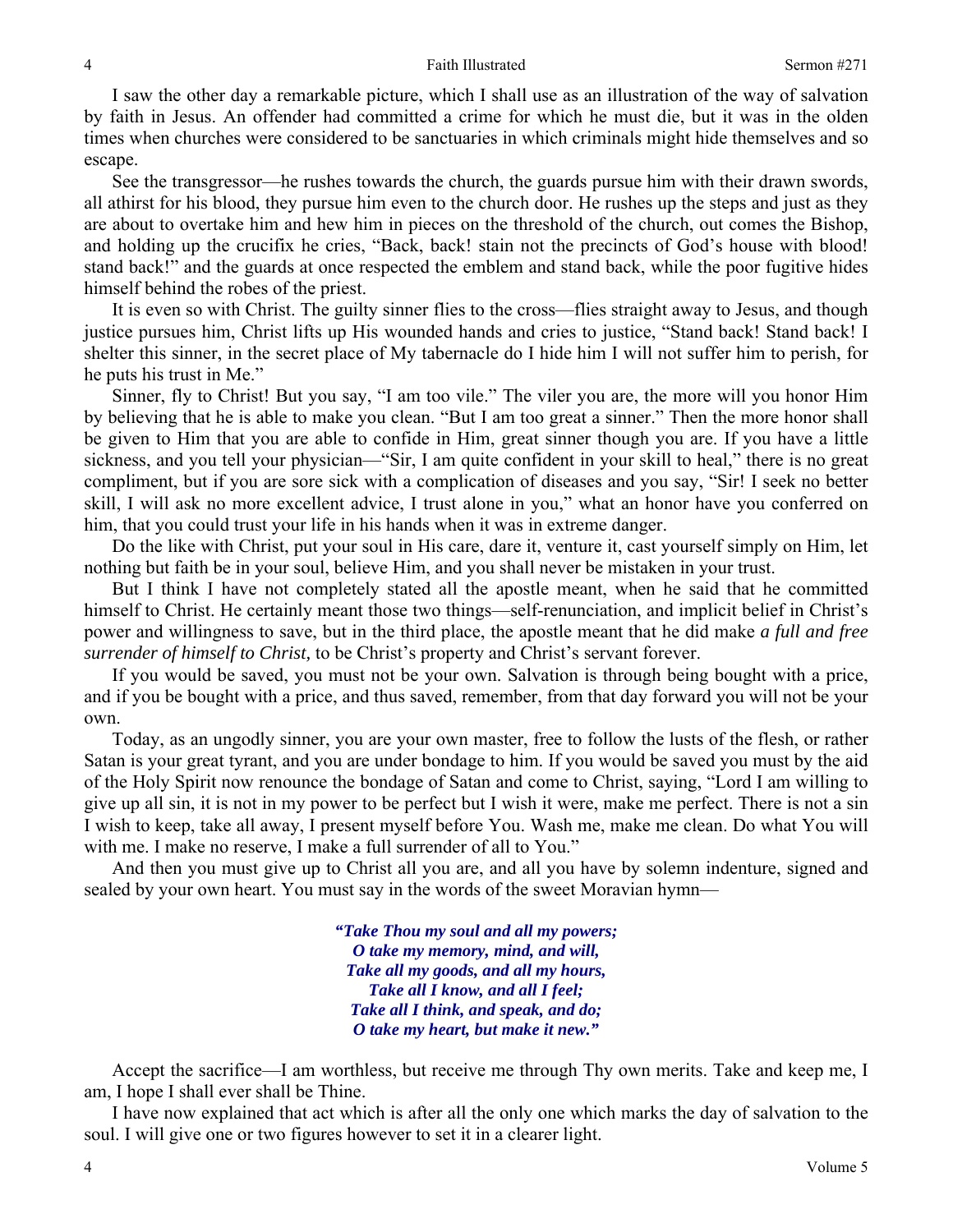#### Sermon #271 Faith Illustrated

When a man has gold and silver in his house, he fears lest some thief may break through and steal, and therefore if he be a wise man he seeks out a bank in which to store his money. He makes a deposit of his gold and his silver, he says in effect, "Take that, sir, keep it for me. Tonight I shall sleep securely. I shall have no thought of thieves, my treasure is in your hands. Take care of that for me, when I need it, at your hands shall I require it."

Now in faith we do just the same with our blessed Redeemer. We bring our soul just as it is and give it up to Him. "Lord, I cannot keep it, sin and Satan will be sure to ruin it—take it and keep it for me, and in that day when God shall require the treasure, stand as my sponsor, and on my behalf return my soul to my Maker kept and preserved to the end."

Or take another figure. When your adventurous spirit has sought to climb some lofty mountain, delighted with the prospect you scale many and many a steep, onward you climb up the rocky crags until at last you arrive at the verge of the snow and ice. There in the midst of precipices that scarcely know a bottom and of summits that seem inaccessible, you are suddenly surrounded with a fog. Perhaps it becomes worse and worse until a snowstorm completes your bewilderment. You cannot see a step before you, your track is lost.

A guide appears, "I know this mountain," says he. "In my early days I climbed it with my father. O'er each of these crags have I leaped in pursuit of the chamois, I know every chasm and cavern. If you will follow me even through the darkness I will find the path and bring you down, but mark, before I undertake to guide you in safety, I demand of you implicit trust. You must not plant your feet where *you* think it safest, but where I shall bid you. Wherever I bid you climb or descend you must implicitly obey, and I undertake on my part to bring you safely down to your house again." You do so—you have many temptations to prefer your own judgment to his but you resist them—and you are safe.

Even so must you do with Christ. Lost today and utterly bewildered Christ appears. "Let Me guide you, let Me be an eye to you through the thick darkness, let Me be your foot, lean on Me in the slippery places, let Me be your very life, let Me wrap you in My crimson vest to keep you from the tempest and the storm." Will you now trust Him, will you rely entirely, simply, and implicitly upon Him? If so, the grand act of your life is done and you are a saved man, and on the *terra firma* of heaven you shall one day plant your delighted feet and praise the name of Him who saved you from your sins.

I must add however, that this act of faith must not be performed only once, but it must be continued as long as you live. As long as you live you must have no other confidence but "Jesus only." You must take Him now today, to have and to hold through life and in death, in tempest and in sunshine, in poverty and in wealth, never to part or sever from Him. You must take Him to be your only prop, your only pillar from this day forth and forever.

What say you sinner? Does God the Holy Ghost lead you to say "Ay"? Does your heart now confide in Jesus? If so, let the angels sing, for a soul is born to God, and a brand is plucked from the eternal fire. I have thus described faith in Christ—the committing of the soul to Him.

**II.** This brings us to our second point—THE JUSTIFICATION OF THIS GRAND ACT OF TRUST.

Confidence is sometimes folly, trusting in man is always so. When I exhort you then, to put your entire confidence in Christ, am I justified in so doing? and when the apostle could say that he trusted alone in Jesus, and had committed himself to Him, was he a wise man or a fool? What saith the apostle? "I am no fool," said he, "for I *know* whom I have believed. I have not trusted to an unknown and untried pretender. I have not relied upon one whose character I could suspect. I have confidence in one whose power, whose willingness, whose love, whose truthfulness I know. I know whom I have believed."

When silly women put their trust in yet more silly and wicked priests, they may say possibly that they know whom they have believed. But we may tell them that their knowledge must be ignorance indeed—that they are greatly deluded in imagining that any man, be he who he may, or what he may, can have any power in the salvation of his fellow's soul.

5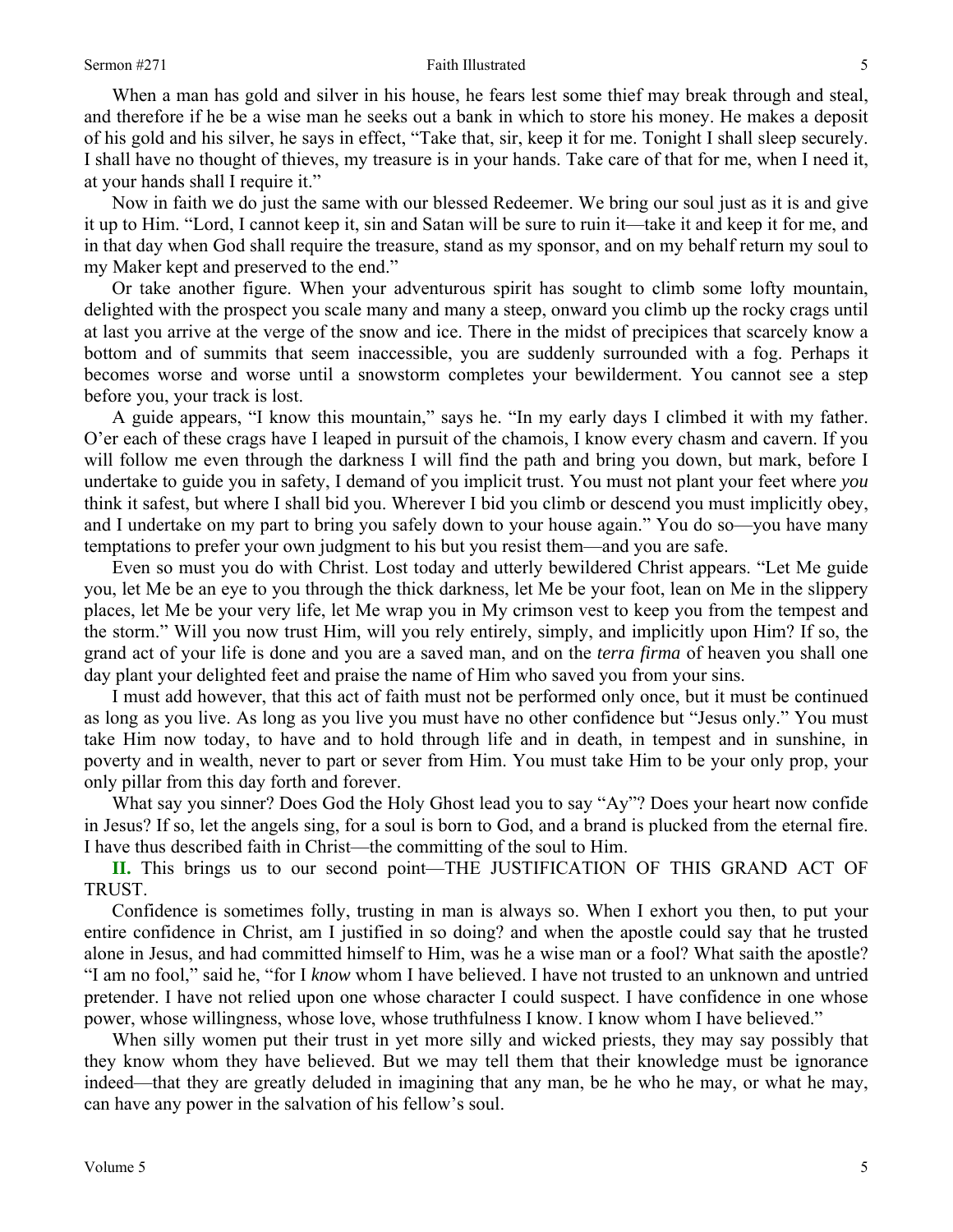You come sneaking up to me and ask me to repose my soul in you, and who are you? "I am an ordained priest of the Church of Rome." And who ordained you? "I was ordained by such a one." And who ordained him? "It comes after all," saith he, "from the Pope." And who is he, and what is he more than any other man, or any other imposter? What ordination can *he* confer? "He obtained it directly from Peter." Did he? Let the link be proved, and if he did, what was Peter, and where has God given Peter power to forgive sin—a power which he should transmit to all generations? Begone! The thick pollutions of your abominable church forbid the idea of descent from any apostle but the traitor Judas.

Upon the Papal throne men worse than devils have had their seat, and even a woman big with her adulteries once reigned as head of your accursed church. Go purge the filthiness of your priesthood, the debauchery of your nunneries and the stygian filth of your mother city, the old harlot Rome. Talk not of pardoning others, while fornication is licensed in Rome itself, and her ministers are steeped to the throat in iniquity.

But to return. I rest no more on Peter than Peter could rest in himself, Peter must rest on Christ as a poor guilty sinner himself, an imperfect man who denied his Master with oaths and curses. He must rest where I must rest, and we must stand together on the same great rock on which Christ does build His church, even His blood and His everlasting merits.

I marvel that any should be found to have such confidence in men, that they should put their souls in their hands. If however any of you wish to trust in a priest, let me advise you if you do trust him, to do it wholly and fully. Trust him with your cash box, trust him with your gold and silver. Perhaps you object to that. You don't feel at all inclined to go that length.

But my friend if you cannot trust the man with your gold and silver, pray don't trust him with your soul. I only suggested this because I thought you might smile and at once detect your error. If you could not trust such a fox with your business, if you would as soon commit your flocks to the custody of a wolf, why will you be fool enough to lay your soul at the feet of some base priest who, likely enough, is ten thousand times more wicked than yourself.

Was Paul then justified in his confidence in Christ? He says he was because he *knew* Christ. And what did he know? Paul knew, first of all, Christ's Godhead. Jesus Christ is the Son of God, co-equal and co-eternal with the Father. If my soul be in His hand,

### *"Where is the power can reach it there, Or what can pluck it thence."*

If the wings of omnipotence cover it, if the eye of omniscience is fixed upon it, and if the heart of eternal love does cherish it, how can it be destroyed? Trust not your soul, my fellow man anywhere but with your God. But Jesus is your God, rely you fully in Him, and think not that you can place a confidence too great in Him who made the heavens, and bears the world upon His shoulders.

Paul knew too that Christ was the Redeemer. Paul had seen in vision Christ in the garden. He had beheld Him sweat as it were great drops of blood. By faith Paul had seen Jesus hanging on the cross. He had marked His agonies on the tree of doom. He had listened to His death shriek of "It is finished," and he felt that the atonement which Jesus offered, was more than enough to recompense for the sin of man.

Paul might have said, "I am not foolish in confiding my soul in the pierced and blood-stained hand of Him whose sacrifice has satisfied the Father and opened the gates of heaven to all believers." Further, Paul knew that Christ was risen from the dead. By faith he saw Christ at the right hand of God, pleading with His Father for all those who commit themselves to His hand. Paul knew Christ to be the allprevailing intercessor. He said to himself, "I am not wrong in believing Him, for I know whom I have trusted, that when He pleads, the Father will not deny Him, and when He asks, sooner might He even die than He become deaf to Jesus' prayer."

This was again, another reason why Paul dared to trust in Christ. He knew His Godhead, he knew His redemption, he knew His resurrection, he knew His ascension, and intercession, and I may add, Paul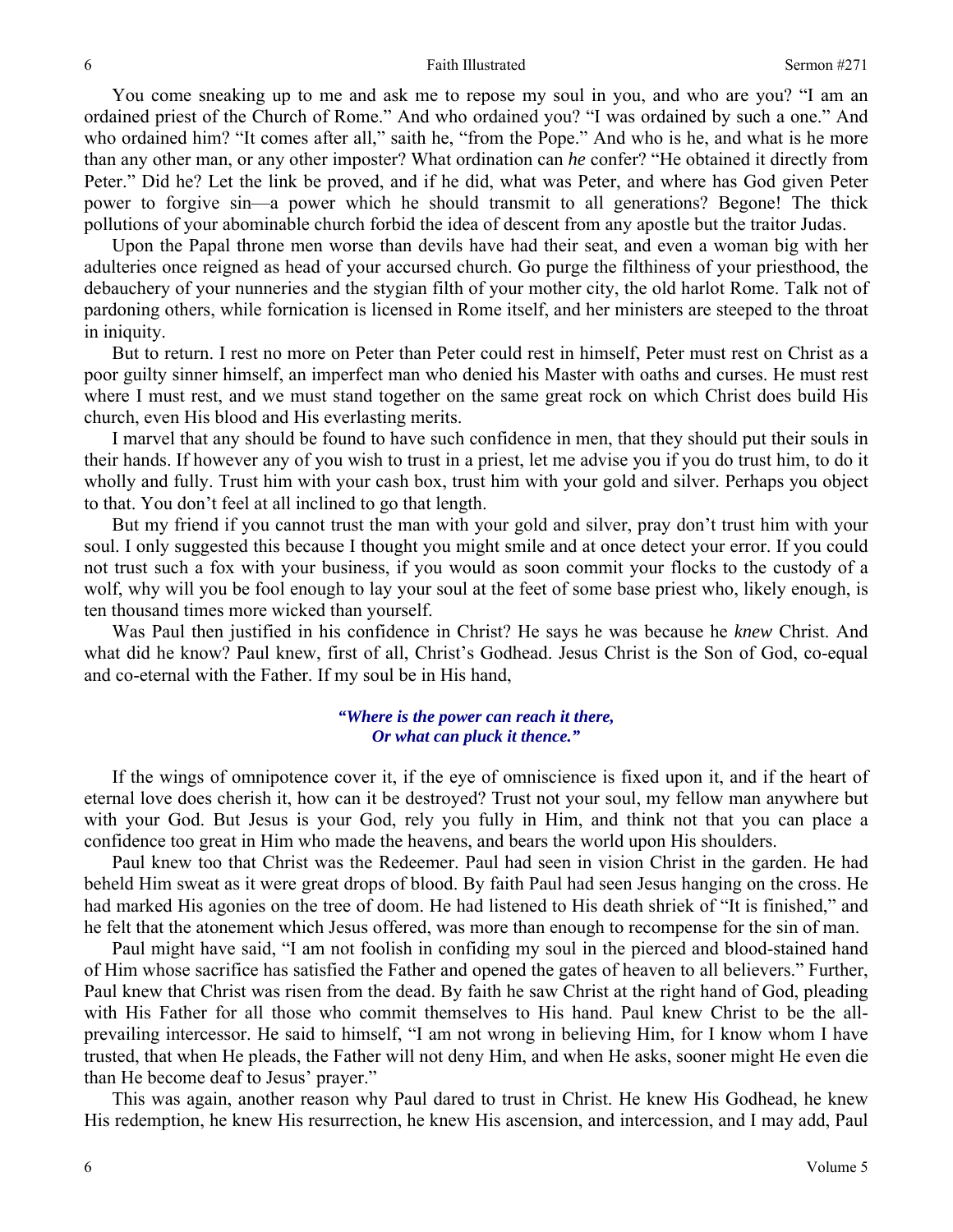knew the love of Christ, that love which passeth kindness, higher than thought and deeper than conception. He knew Christ's power, that He was omnipotent, the King of kings. He knew Christ's faithfulness, that He was the God, and could not lie. He knew His immutability, that He was "Jesus Christ, the same yesterday, today, and for ever," and having known Christ in every glorious office, in every divine attribute, and in all the beauty of His complex character, Paul said, "I can with confidence repose in him, for I know him; I have trusted, and am persuaded that he is able to keep that which I have committed to him."

But Paul not only knew these things by faith, but he knew much of them by experience. Our knowledge of Christ is somewhat like climbing one of our Welsh mountains. When you are at the base you see but little, the mountain itself appears to be but one half as high as it really is. Confined in a little valley you discover scarcely anything but the rippling brooks as they descend into the stream at the base of the mountain.

Climb the first rising knoll, and the valley lengthens and widens beneath your feet. Go up higher, and higher still, till you stand upon the summit of one of the great roots that start out as spurs from the sides of the mountain, you see the country for some four or five miles round, and you are delighted with the widening prospect.

But go onward, and onward, and onward, and how the scene enlarges, till at last, when you are on the summit, and look east, west, north, and south, you see almost all England lying before you. Yonder is a forest in some distant country, perhaps two hundred miles away, and yonder the sea, and there a shining river and the smoking chimneys of a manufacturing town, or there the masts of the ships in some well-known port. All these things please and delight you, and you say, "I could not have imagined that so much could be seen at this elevation."

Now, the Christian life is of the same order. When we first believe in Christ we see but little of Him. The higher we climb the more we discover of His excellencies and His beauties. But who has ever gained the summit? Who has ever known all the fullness of the heights, and depths, and lengths, and breadths of the love of Christ which passeth knowledge?

Paul, now grown old, sitting, grey hair'd, shivering in a dungeon in Rome—he could say, with greater power than we can, "I *know* whom I have believed."—for each experience had been like the climbing of a hill, each trial had been like the ascending to another summit, and his death seemed like the gaining of the very top of the mountain from which he could see the whole of the faithfulness and the love of Him to whom he had committed his soul.

**III.** And now, I close by noticing THE APOSTLE'S CONFIDENCE.

The apostle said, "I am persuaded that he is able to keep that which I have committed to him." See this man. He is sure he shall be saved. But why? Paul! Art thou sure that thou canst keep thyself? "No," says he, "I have nothing to do with that," and yet thou art sure of thy salvation! "Yes," saith he, "I am!" How is it, then? "Why, I am persuaded that he is able to keep me. Christ, to whom I commit myself, I know has power enough to hold me to the end."

Martin Luther was bold enough to exclaim, "Let Him that died for my soul, see to the salvation of it." Let us catechize the apostle for a few minutes, and see if we cannot shake his confidence. Paul! you have had many trials, and you will have many more. What if you should be subject to the pangs of hunger, combined with those of thirst? If not a mouthful of bread should pass your mouth to nourish your body, or a drop of water should comfort you, will not your faith fail you then? If provisions be offered you, on condition of the denial of your faith, do you not imagine that you will be vanquished, and that the pangs of nature will overpower you? "No," says Paul, "famine shall not quench my faith, for the keeping of my faith is in the hands of Christ."

But what if, combined with this, the whole world should rise against you and scoff you? What if hunger within should echo to the shout of scorn without? would you not then deny your faith? If, like Demas, every other Christian should turn to the silver of this world, and deny the Master, would not you

7